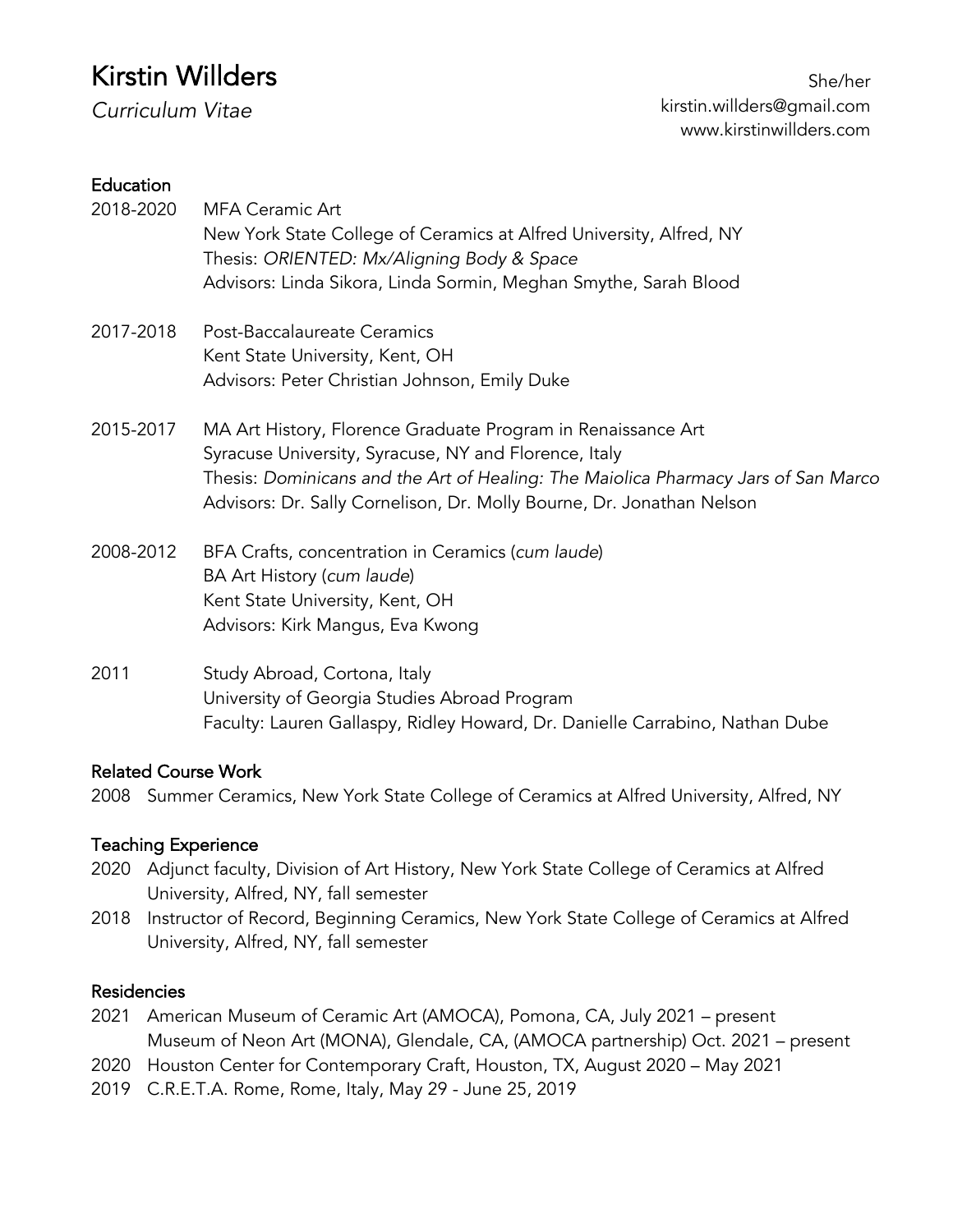### Selected Exhibitions

2022 *(upcoming) International Sculpture Center Award Exhibition (title TBD)*, Gardenship, Kearny, NJ, April 30 – May 14, 2022 *Seismic State: California Ceramics*, Sparrow Gallery, Sacramento, CA, March 11 – April 1,

2022

2021 *In Residence: 14th Edition*, Houston Center for Contemporary Craft, Houston, TX, Aug. 14 – Oct. 9, 2021

*A Very Short Engagement: Fellows in Craft*, Box 13 ArtSpace, Houston, TX, Dec. 5, 2020 – Feb. 6, 2021

*2020 ISC Outstanding Student Achievement in Contemporary Sculpture Awards*, Artsy, hosted by the International Sculpture Center, Hamilton, NJ, Oct. 21, 2020 – Jan. 31, 2021 (online only; in person exhibition cancelled due to COVID)

2020 *Lexicon 1 [FOD]*, Artists in Residence Space, Houston Center for Contemporary Craft, Houston, TX, Nov. 12, 2020-present

*In Through the Out Door: MFA Alumni 2020*, Fosdick-Nelson Gallery and Robert C. Turner Gallery, New York State College of Ceramics at Alfred University, Alfred, NY, Oct. 30-Nov. 20, 2020

*Double Take*, Alfred Ceramic Art Museum, Alfred, NY, Sept. 24-Nov. 21, 2020 *Guest Spot*, curated by Meryl Pataky, Hang Art Gallery, San Francisco, CA, summer 2020 (cancelled due to COVID)

*ORIENTED: Mx/Aligning Body & Space*, MFA Thesis Exhibition, Fosdick-Nelson Gallery, New York State College of Ceramics at Alfred University, Alfred, NY, April 25-29, 2020 (cancelled due to COVID)

*The Ceramics Forum: 10 Years Towards the Dialogue*, in conjunction with NCECA & the Grand Valley State Ceramics Forum, River Fox Realty, Richmond, VA, March 25-29, 2020 (cancelled due to COVID)

*Confluence*, Robert C. Turner Gallery, New York State College of Ceramics at Alfred University, Alfred, NY, Jan. 17-31, 2020

- 2019 *Girls Girls Girls*, Robert C. Turner Gallery, New York State College of Ceramics at Alfred University, Alfred, NY, Nov. 1 - 22, 2019 *Past & Present II*, C.R.E.T.A, Rome, Rome, Italy, October 2019 *Won't You Be My Neighbor?*, collaboration with Len Curran, Cohen Gallery, New York State College of Ceramics at Alfred University, Alfred, NY, Aug. 22 - Oct. 4, 2019 *Resident Artist Exhibition*, C.R.E.T.A. Rome, Rome, Italy, June 2019 *Inter-Disciplinary*, Robert C. Turner Gallery, New York State College of Ceramics at Alfred University, Alfred, NY, Jan 24 - Feb 8, 2019
- 2018 *26th Annual Strictly Functional Pottery National*, Juried by Ben Carter, Kevin Lehman's Pottery, Lancaster, PA, Sept 22 - Oct 27, 2018 *Second Annual Mug Show*, Juried by Kurt Anderson, Dog's Eye Gallery, Eye of the Dog Art Center, San Marcos, TX, May 5-31, 2018 *Last Call III*, Juried by Brett Kern, Companion Gallery, Humboldt, TN, March 3 - April 15 *Darkslide*: Skate Deck Show, Cuyahoga Community College, Highland Hills, OH, Dec 12, 2017 - Feb 2, 2018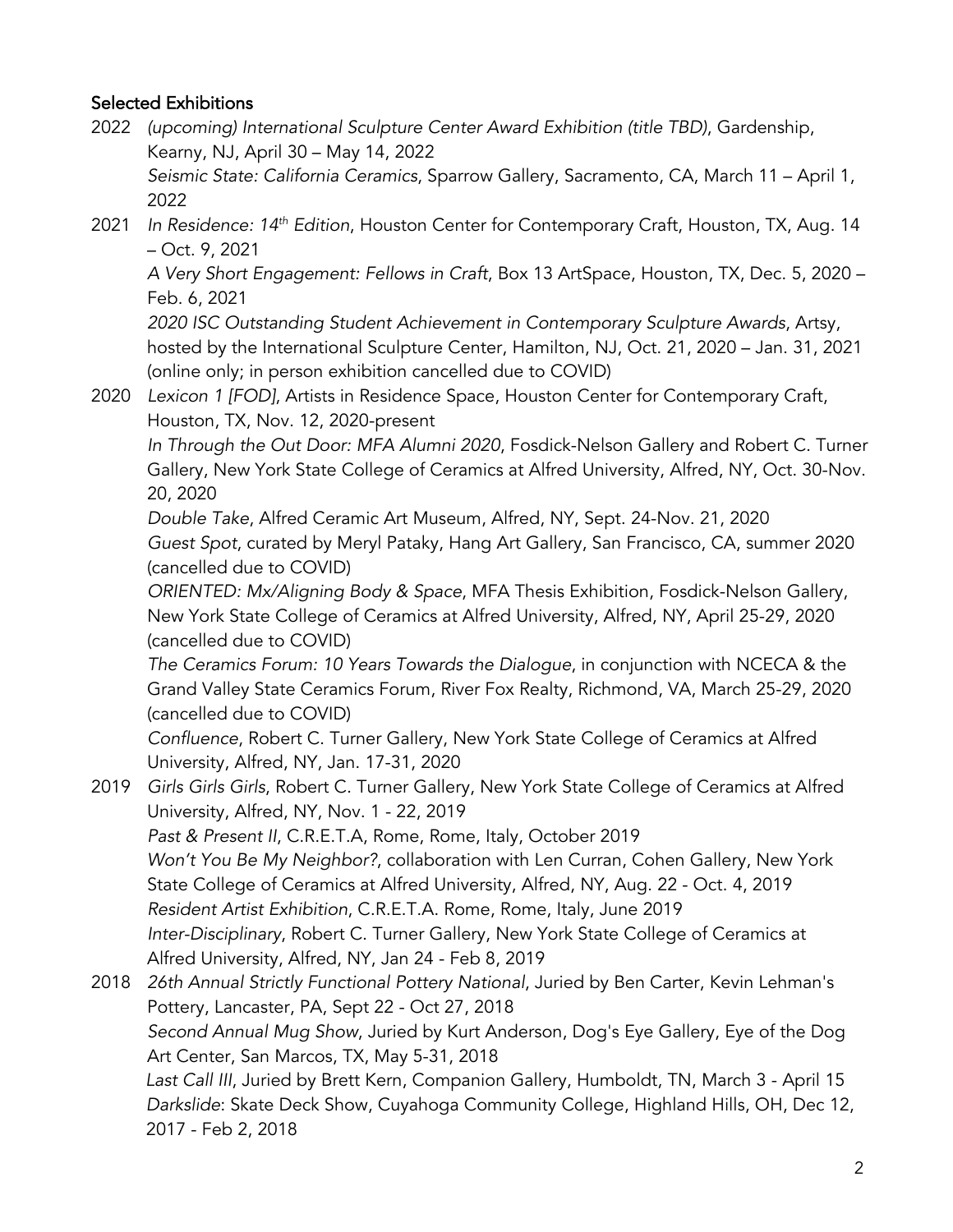- 2014 *The Morganites: Fiber in Flux*, Curated by Tom Balbo, Heights Arts, Cleveland Heights, OH, April 23 - June 7, 2014
- 2013 *12" and Under*, Annual Small Works Group Show, the Gallery at Lebanon Picture Frame and Fine Art, Lebanon, PA, September 2013 *21st Annual Strictly Functional Pottery National*, Juried by Jim Connell, Kevin Lehman's Pottery Studio, Lancaster, PA, Sept 13 - Nov 2, 2013 *Inspired Art*, Benefit silent auction for America SCORES Cleveland, smARTspace at 78th Street Studios, Cleveland, OH, June 22, 2013
- 2012 *In the Vernacular*, BFA Exhibition, School of Art Main Gallery, Kent State University, Kent, OH, Dec 3 - 8, 2012 *On/Of Paper*, ProjectSite, Cleveland Institute of Art, Cleveland, OH, Oct 15-Dec 8 2012

### Work and Professional Experience

- 2021 Barista, Starbucks, Pomona, CA, Oct. 2021 present Bookstore Associate, The Huntington Library, Art Museum, and Botanical Gardens, San Marino, CA, Aug. 2021 – present Barista, Starbucks, Houston, TX, March – May 2021
- 2020 Customer Success Representative (remote position), Gary's Wine & Marketplace, Wayne, NJ, June-August 2020

Graduate Kilns and Facilities Manager, New York State College of Ceramics at Alfred University, Alfred, NY, Spring 2020

Graduate Teaching Assistant, New York State College of Ceramics at Alfred University, Alfred, NY, Fall 2018-Spring 2020

Member, Graduate Advisory Committee, New York State College of Ceramics at Alfred University, Alfred, NY, 2019-2020 academic year

Gallery Liaison and Organizer, 2020 MFA Exhibitions, New York State College of Ceramics at Alfred University, Alfred, NY, 2019-2020 academic year Curator, *Confluence*, Robert C. Turner Gallery, New York State College of Ceramics at Alfred University, Alfred, NY, Jan. 17-31, 2020

- 2017 Server/Bartender, Momocho Mod Mex, Cleveland, OH, Jan 2017 Aug 2018
- 2016 Student Orientation Assistant, Syracuse University Florence, Florence, Italy
- 2015 Intern Coordinator and Paper Studio Assistant, Morgan Art of Papermaking Conservatory, Cleveland, OH, Jan 2014 - Aug 2015

Intern Coordinator: Coordinated 10-15 interns per three-month summer term and 1-3 off-season interns. Instructed interns in papermaking and book arts, coordinated intern assistants for workshops and special events, and oversaw dayto-day intern activities.

Paper Studio Assistant: Production papermaking in Western, Japanese, and Korean traditions. Assisted and/or taught on- and off-site educational programs. Hostess, Momocho Mod Mex, Cleveland, OH, May 2014 - Sept 2015

Studio Assistant, Gina DeSantis Ceramics, Lakewood, OH, May 2014 - July 2015 Assisted with the production of a large wholesale order. Tasks included throwing, trimming, painting, and glazing pottery, as well as packing and shipping.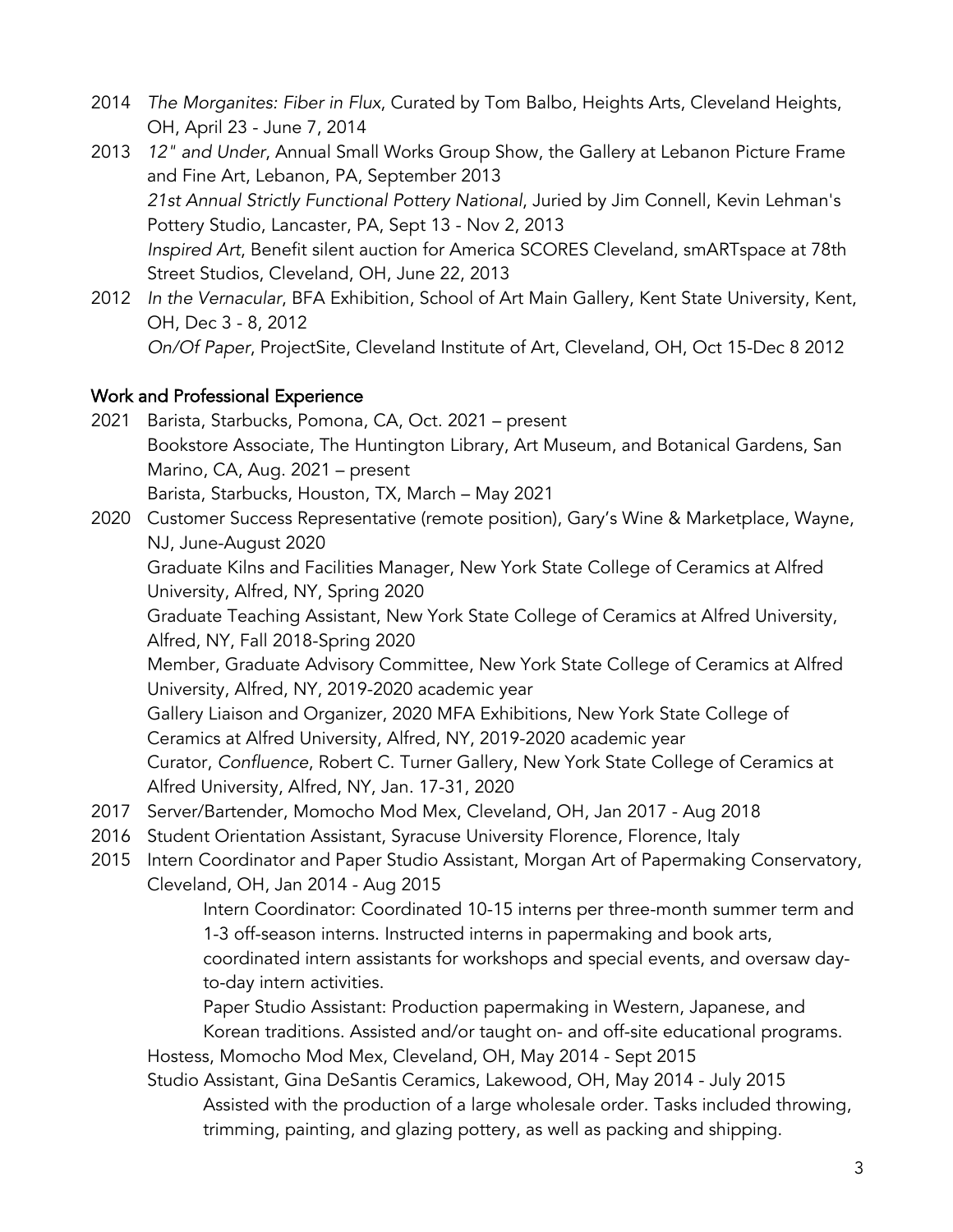- 2014 Gallery One Studio Play Assistant, Cleveland Museum of Art, Cleveland, OH Studio Assistant, Steve Pittelkow, Cleveland, OH (paper marbling) Studio Assistant, Tom Balbo, Cleveland, OH, Aug 2013 - Feb 2014 (papermaking)
- 2013 Research Assistant, Morgan Art of Papermaking Conservatory, Cleveland, OH, June-Dec '13 Designed and implemented a plan to create high quality handmade papers to be sold commercially and produced economically based on market research collected from professional artists.

Intern, Curatorial Department of Renaissance and Baroque Art, Walters Art Museum, Baltimore, MD, Jan - May 2013

Under the direction of Dr. Joaneath Spicer, curator, and Dr. Eva Helfenstein, fellow. Intern work involved organizing and digitizing information to be included in The Museum System (TMS) database for the museum's collection of Italian Renaissance ceramics and maiolica. This process included maintaining an up-to-date bibliography and accurate records of each individual work of art. Researched current sales information to reevaluate the value of the collection for insurance purposes.

2012 Tour Guide, School of Art, Kent State University, Kent, OH, August - Dec 2012 Intern, Morgan Art of Papermaking Conservatory, Cleveland, OH, May - Dec 2012 Assistant, Outreach Program with the Morgan Conservatory, Hudson Montessori School, Hudson, OH, Nov 2012

Volunteer, Watermarks Conference, Five-day joint international papermaking conference of Friends of Dard Hunter and International Association of Hand Papermakers and Paper Artists (IAPMA), Cleveland, OH, Oct 2012

Pottery Wheel Instructor, Kiln Pottery, Brecksville, OH, Sept 2011 - March 2012

- 2011 Studio Maintenance, Ceramics Lab, Kent State University, Kent, OH, Aug Dec 2012 Stipend Student, University of Georgia Studies Abroad, Cortona, Italy, Feb – May '11
- 2010 Division 1 Athlete, Field Hockey, Kent State University, Kent, OH, Aug 08- Dec 2010 Goalkeeping Coach, Kent State Field Hockey Camp, Kent, OH, July 2009, 2010
- 2009 Volunteer, Hattie Larlham, Twinsburg, OH
- 2008 Intern, Lancaster Heritage Center Museum, Lancaster, PA, Sept. 2007 Jan. 2008 Intern work involved taking inventory of and cataloging collections in storage.

### Awards and Honors

- 2020 Outstanding Student Achievement in Contemporary Sculpture Award, International Sculpture Center, 2020 Teaching Assistantship, New York State College of Ceramics at Alfred University, Alfred,
	- NY, 2018 2020
- 2019 Haystack Mountain School of Crafts Summer Conference Award, New York State College of Ceramics at Alfred University, Alfred, NY Grant, Bernstein Family Development Fund, Alfred University, Alfred, NY
- 2015 Fellowship, Florence Graduate Program in Renaissance Art, Syracuse University, Syracuse, NY and Florence, Italy (1 of 5 fellows)
- 2012 President's Scholarship, Trustee Scholarship, University Award, Kent State University, Kent, OH, 2008-2012 (entire undergraduate career)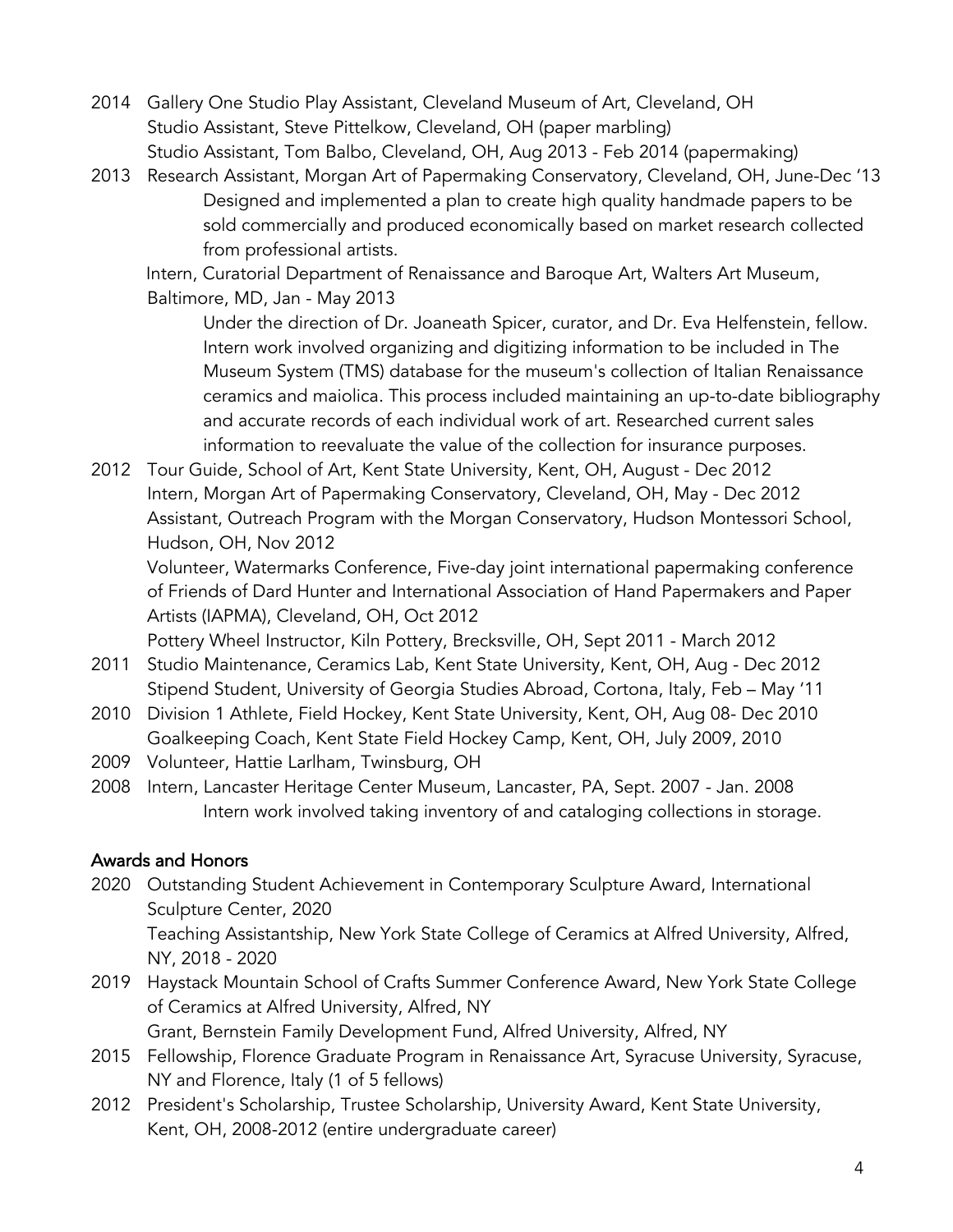- 2011 Undergraduate Scholarship, Kent State School of Art, Kent, OH (six students selected) Scholarship, Ceramics Workshop, Kent Blossom Art, Kent, OH Scholarship, Jewelry/Metals Workshop, Kent Blossom Art, Kent, OH
- 2010 Undergraduate Scholarship, Kent State School of Art, Kent, OH (eight students selected) Stipend Scholarship, University of Georgia Studies Abroad, Cortona, Italy Friends of Arrowmont Scholarship, Ceramics Workshop, Arrowmont School of Arts and Crafts, Gatlinburg, TN Scholarship, Ceramics Workshop, Kent Blossom Art, Kent, OH Scholarship, Glass Workshop, Kent Blossom Art, Kent, OH NFHCA Division 1 Academic Squad, Kent State University, Kent, OH, 2009, 2010 KSU Academic Excellence Award, Kent State University, Kent, OH, 2009, 2010 Athletic Grant, Field Hockey, Kent State University, Kent, OH, 2008-2010

# Public Presentations

- 2022 *(upcoming)* Artist Talk, American Museum of Ceramic Art, Pomona, CA, June (date TBD) Artist Talk, Still Life Studio, Los Angeles, CA, March 2022
- 2021 Artist Talk (virtual), American Museum of Ceramic Art, Pomona, CA, October 2021
- 2020 Artist Talk (virtual), Houston Center for Contemporary Craft, Houston, TX, November 2020 *Studio Sessions*, in conversation with María-Elisa Heg, Curatorial Fellow, Houston Center for Contemporary Craft, October 2020
- 2016 Symposium Paper, *Dominicans and the Art of Healing: The Maiolica Pharmacy Jars of San Marco*, Villa Rossa, Syracuse University Florence, Florence, Italy, Dec. 2016
- 2012 Artist Talk, Art Club, Kent State University School of Art & Design, Kent, OH

### Publications

- 2021 *In Residence*, ArtHouston magazine, Issue 13, page 50-51, published Sept. 2021 *Spotted / January 2021: Electric Fire and Microbes,* Cfile, published online Dec. 30, 2020 *Outstanding Student Achievement in Contemporary Sculpture Award* feature, Sculpture Magazine, January/February 2021 issue, page 19
- 2013 *Exposure*, Ceramics Monthly, November 2013 issue

# **Collections**

Alfred Ceramic Art Museum, Alfred, NY

### Workshops and Conferences Attended

- 2022 Workshop (instructor), Still Life Studio, Los Angeles, CA, March 2022 NCECA Conference, Sacramento, CA, March 2022
- 2020 NCECA Conference, Richmond, VA, March 2020 (cancelled due to COVID)
- 2019 *Craft & Legacy* Summer Conference, Haystack Mountain School of Crafts, July 2019 NCECA Conference, Minneapolis, MN, March 2019 International Flameworking Conference, Salem Community College, NJ, March 2019
- 2018 10th Grand Valley State University Ceramics Forum, Grand Valley State University, Allendale, MI, Oct 2018